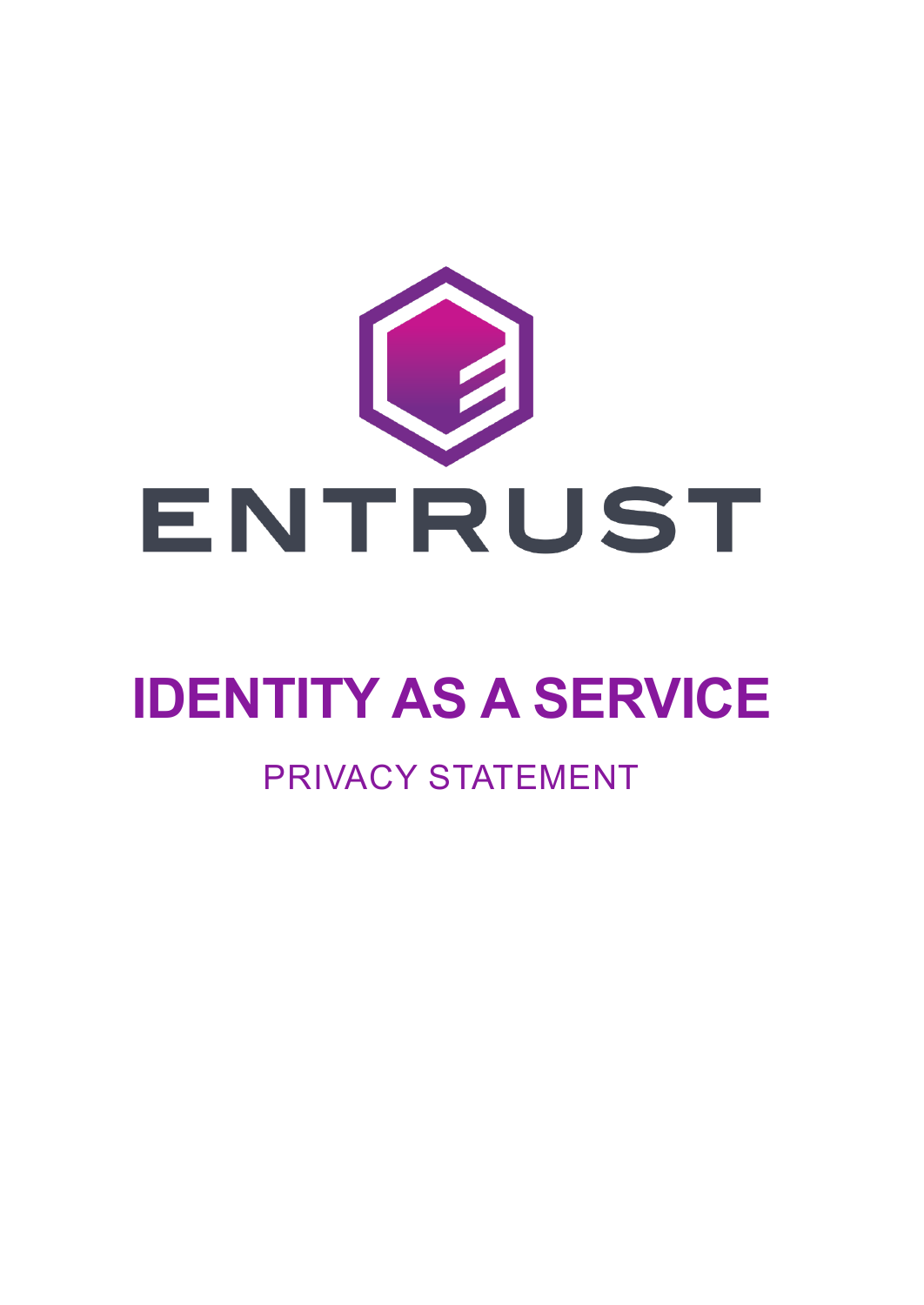

# **Contents**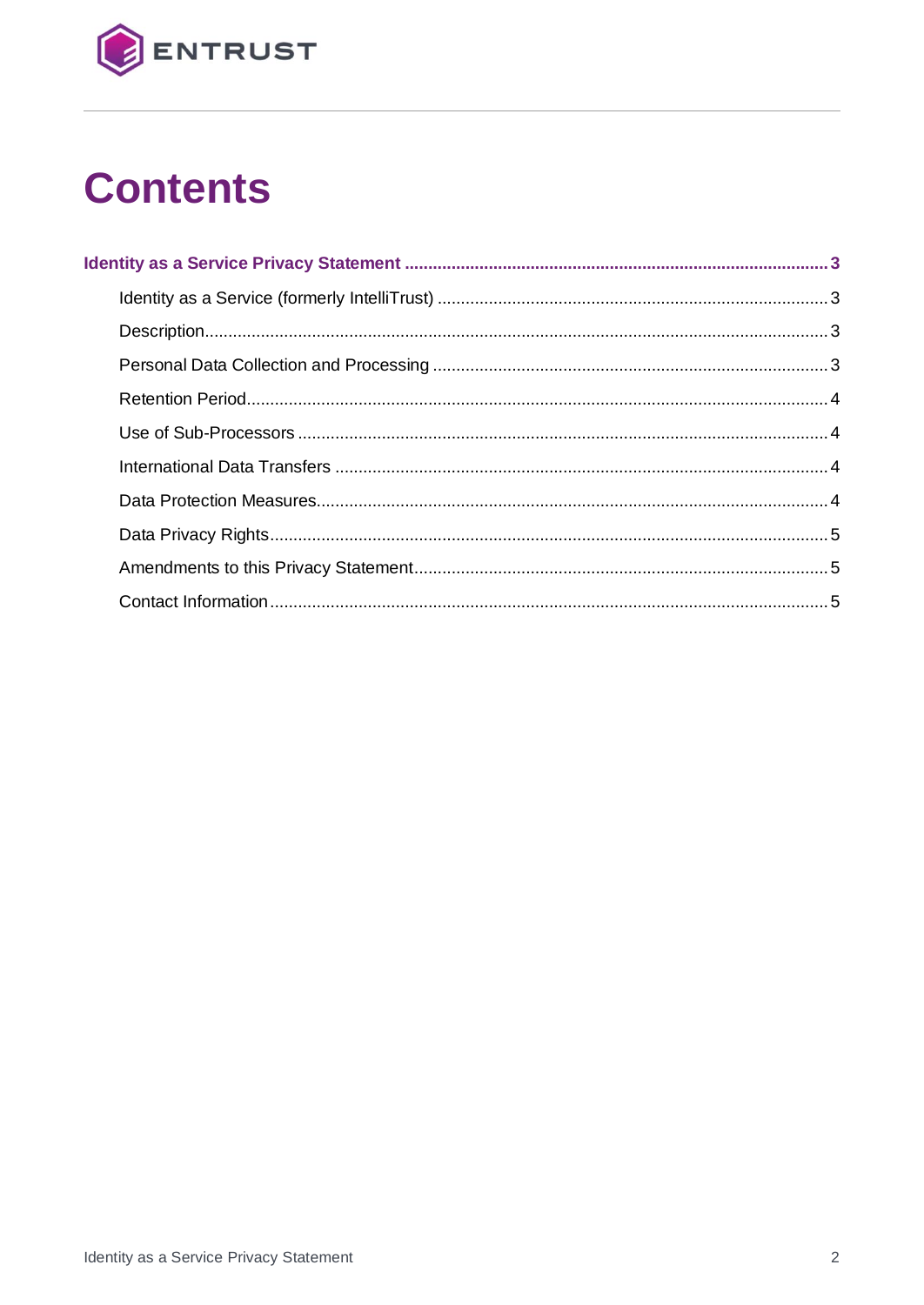

## <span id="page-2-0"></span>**Identity as a Service Privacy Statement**

**Last Updated: October 15, 2020**

#### <span id="page-2-1"></span>**Identity as a Service (formerly IntelliTrust)**

This product privacy notice describes how Identity as a Service collects and processes personal data pursuant to applicable data privacy laws.

#### <span id="page-2-2"></span>**Description**

Identity as a Service is a cloud-based authentication solution designed to help organizations deploy multi-factor authentication for accessing networks, devices, and applications. The applications that can be protected using multi factor authentication include VPN, Firewall, Cloud SaaS and on premise applications. Consumer facing applications can leverage built in REST APIs to enable multifactor authentication. Identity as a Service supports a broad range of authenticators including OTP, Hardware Token, Soft Token, Push Notification, Smart Card, Virtual Smart Card, FIDO2, Grid card, Email, and Password.

#### <span id="page-2-3"></span>**Personal Data Collection and Processing**

| <b>Personal Data Type</b>                                                                    | <b>Mandatory/Optional</b> | <b>Purpose for Processing</b>    |
|----------------------------------------------------------------------------------------------|---------------------------|----------------------------------|
| Audit information (user actions such as<br>authentication times, self-management<br>actions) | Mandatory                 | User authentication              |
| Custom Attributes (as designed by customer)                                                  | Optional                  | User authentication              |
| Device Fingerprint                                                                           | Optional                  | User authentication              |
| <b>Email Address</b>                                                                         | Optional                  | User authentication              |
| Geo-location Data                                                                            | Optional                  | User authentication              |
| Identification Documents (Driver's License,<br>Passport, etc.)                               | Optional                  | <b>Identity Proofing</b>         |
| <b>IP Address</b>                                                                            | Mandatory                 | User authentication,<br>Auditing |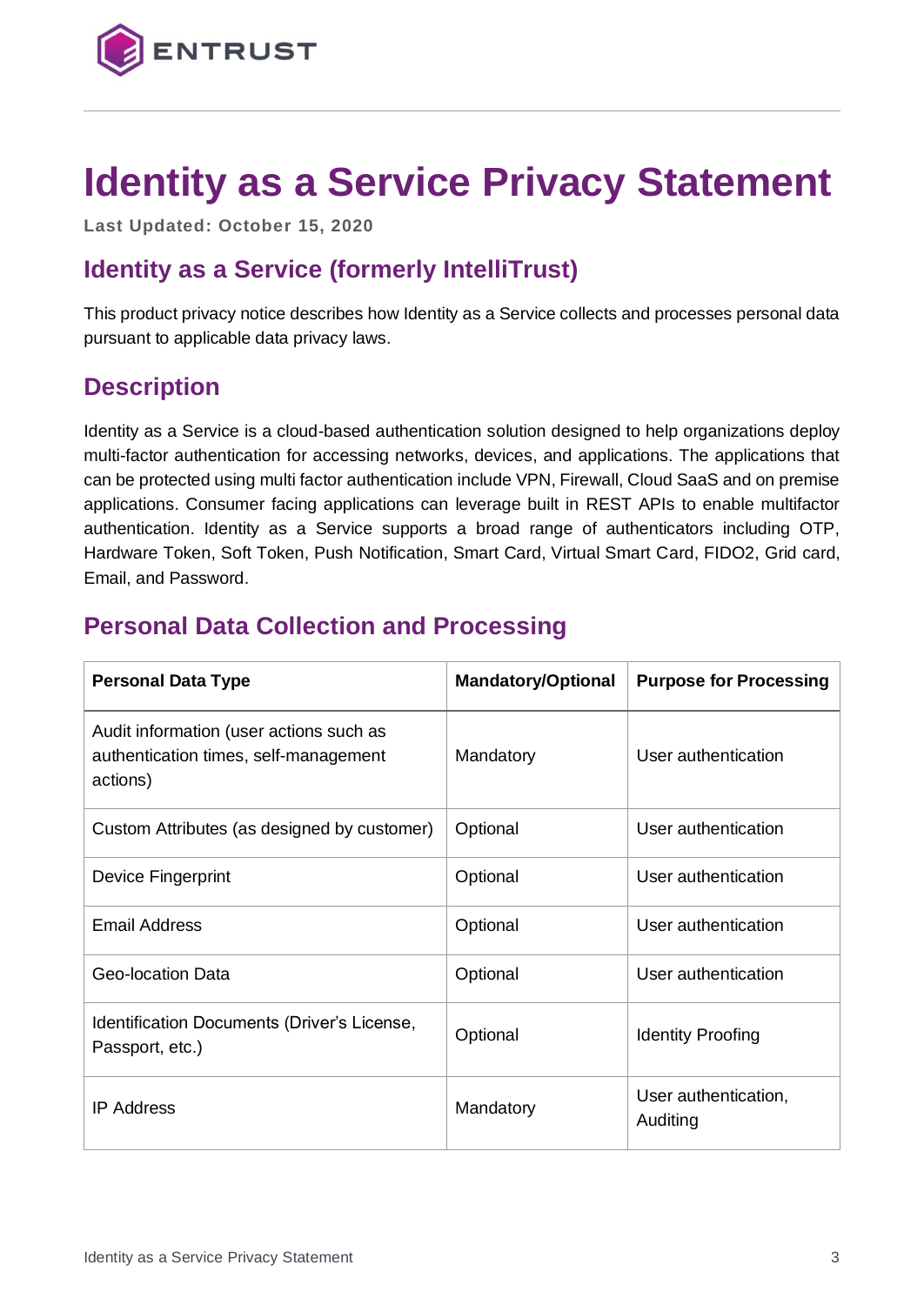

| Knowledge Based Question and Answers<br>(e.g. which street did you grow up on?)                                                             | Optional  | User authentication |
|---------------------------------------------------------------------------------------------------------------------------------------------|-----------|---------------------|
| Name                                                                                                                                        | Optional  | User authentication |
| OTP, Hardware Token, Soft Token, Push<br>Notification, Smart Card, Virtual Smart Card,<br>FIDO2, Grid Card, Email, Temporary Access<br>Code | Optional  | User authentication |
| Password                                                                                                                                    | Optional  | User authentication |
| <b>Phone Number</b>                                                                                                                         | Optional  | User authentication |
| User ID                                                                                                                                     | Mandatory | User authentication |

#### <span id="page-3-0"></span>**Retention Period**

The personal data captured by Identity as a Service is kept until the user is deleted by an administrator. Audit records are kept in searchable format for a rolling period of 6 months and are subsequently maintained for 3 years in archived storage format.

#### <span id="page-3-1"></span>**Use of Sub-Processors**

For the current list of sub-processors, visit [https://www.entrust.com/legal-compliance/privacy/sub](https://www.entrust.com/legal-compliance/privacy/sub-processors)[processors.](https://www.entrust.com/legal-compliance/privacy/sub-processors)

#### <span id="page-3-2"></span>**International Data Transfers**

Personal data for Identity as a Service is hosted by AWS. Customers can select to have their data housed in one of three AWS server locations (Ireland, Germany and the United States). If a customer is located in a different country than the one they have selected for hosting, there may be cross-border transfers of personal data. Any cross-border transfers of personal data are made in accordance with relevant data privacy law requirements (e.g., the Standard Contractual Clauses for EU personal data transferred out of the EU).

#### <span id="page-3-3"></span>**Data Protection Measures**

For more information on how Entrust processes personal data collected by this product, please refer to Schedule 2, Appendix 2 of our standard customer data processing agreement (DPA) found [here.](https://www.entrust.com/-/media/documentation/licensingandagreements/dpa---entrust-acting-as-processor.pdf)